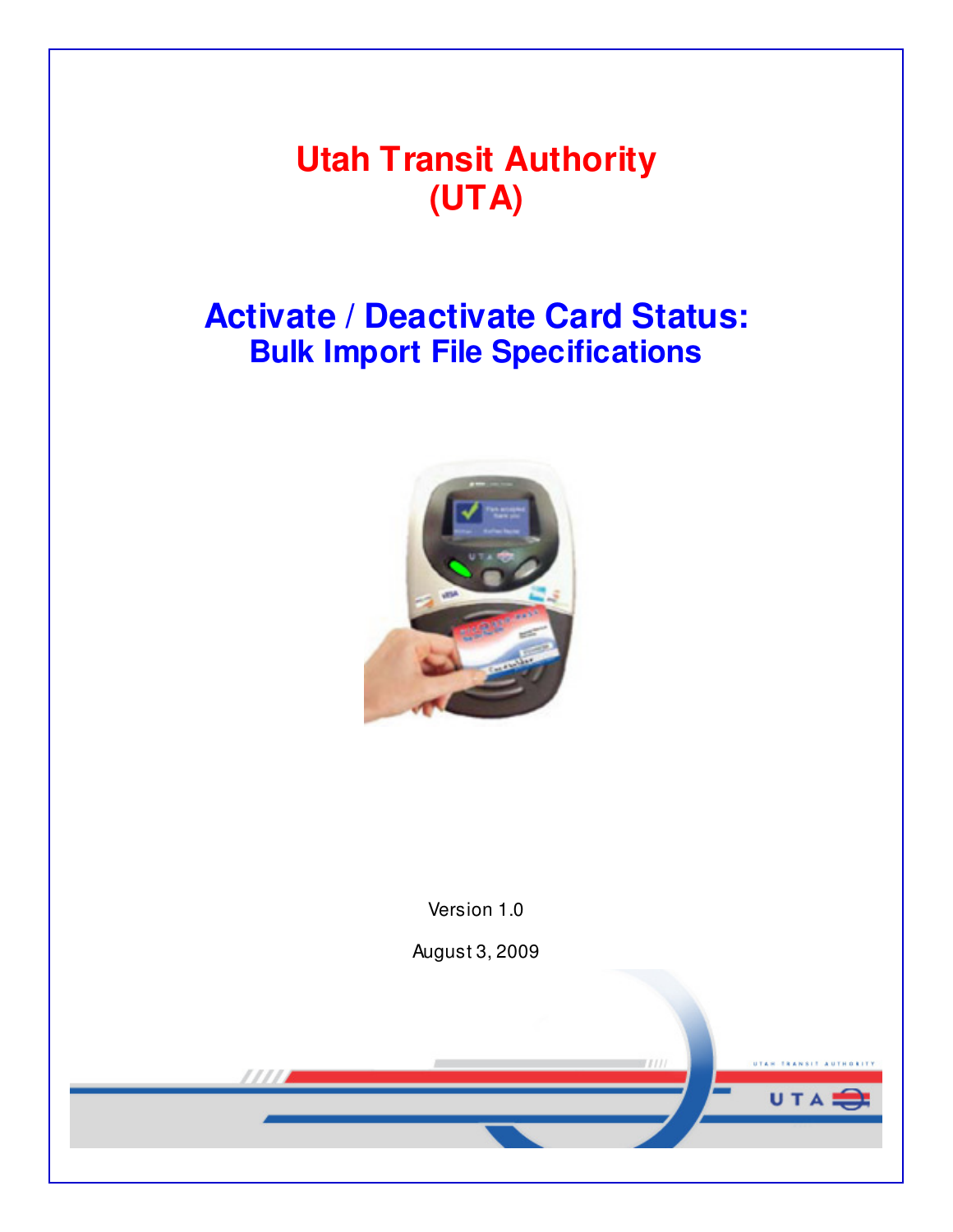## **1 Purpose**

The purpose of this document is to specify the file format used by Institutions to activate and deactivate UTA Electronic Fare Collection System (EFCS) individual card status.

- An Activated card applies the appropriate contractual fare arrangement
- A Deactivated card discontinues the contractual fare arrangement

The scope of this document is limited to the file-based import of card account updates and changes.

## **2 Interface Description**

The EFCS import interface allows UTA's institutional partners to send a simple text file that instructs the EFCS to process requested changes to cards associated with the institution.

These text files must be submitted in the Comma-Separated Values (CSV) format.

#### **2.1 File Name**

In order for the EFC system to process the file it needs to be named in a way that identifies it as belonging to a specific Institution.

The file naming convention is:

- *< UTAAssignedAccountName>***\_***<Date>***\_***<Version>***.csv**
- <UTAAssignedAccountName> is a unique string that UTA assigns each partner Institution. It is important that this string exactly matches the string specified in the EFCS for your Institution.
- <Date> is the date of file transmission to UTA. The date needs to be in this format: YYYYMMDD.
- <Version> indicates the version of the file within a given day. This can be any string meaningful to the Institution, such as "1", "072345", "A", etc.

*Notes:* 

- *1. Do not include the brackets <> they are used here for explanation purposes only.*
- *2. Separate these three parts of the file name with an underscore (\_), as shown above.*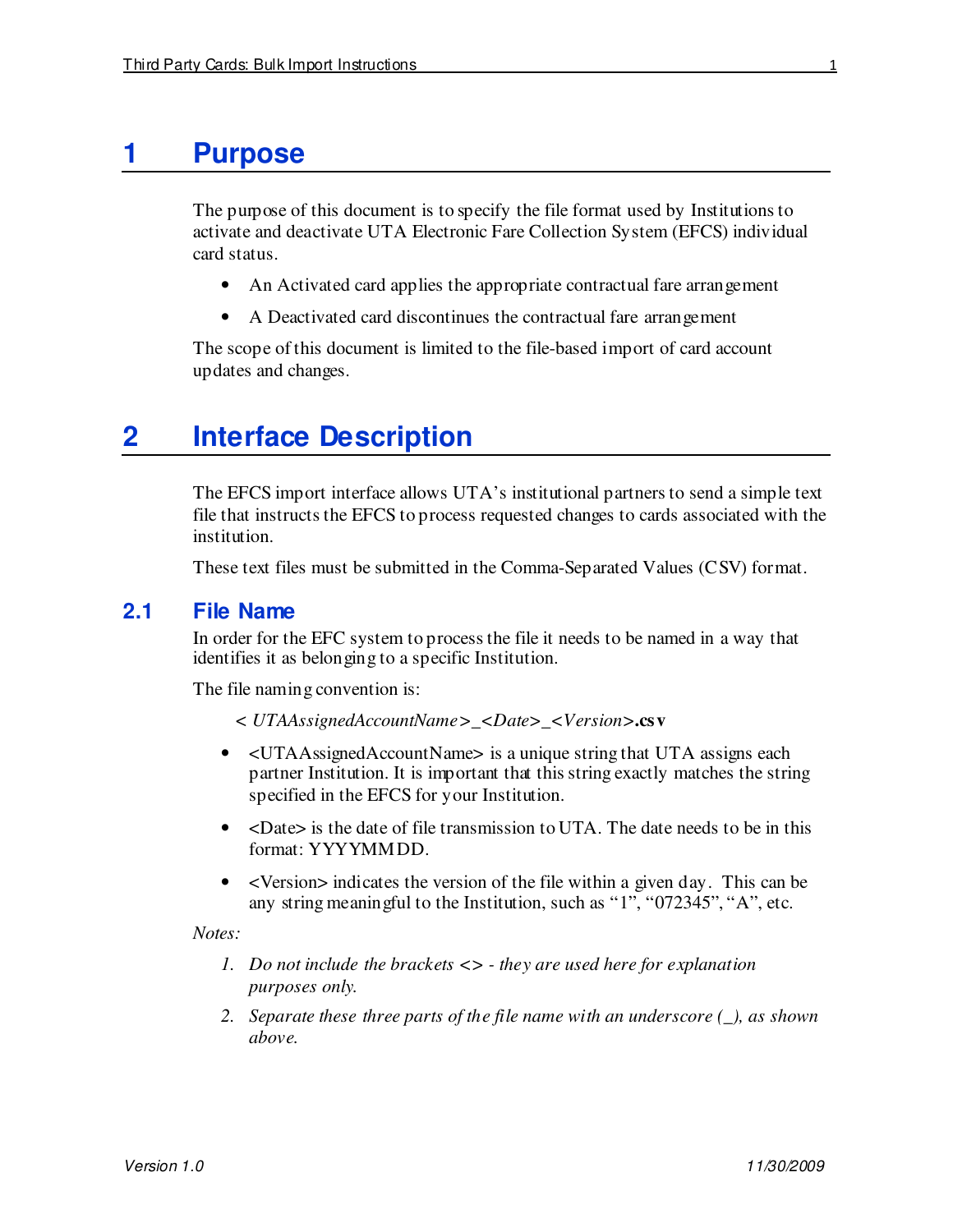## **2.2 Record Format**

- 1. Each line (or row) in the CSV file represents a record. That is, each line contains the changes for a single card.
- 2. Each line needs to contain 14 commas.
- 3. Records must be followed by ASCII CR and LF characters (0x0D and 0x0A).

## **2.2.1 Field Descriptions**

| <b>Field</b>     | <b>Type</b> | <b>Description</b>                                                                                                                                                                                                                                                                                                                                                                                                                                         |  |  |  |  |  |
|------------------|-------------|------------------------------------------------------------------------------------------------------------------------------------------------------------------------------------------------------------------------------------------------------------------------------------------------------------------------------------------------------------------------------------------------------------------------------------------------------------|--|--|--|--|--|
| $UID*$           | String(2)   | <b>Required.</b> This field must contain the UID (Unique)<br>Identifier) from the chip on the contactless card. The<br>EFCS uses the UID to create the card account and<br>associate it with the Institution account specified in the<br>file name.                                                                                                                                                                                                        |  |  |  |  |  |
|                  |             | UTA's EFCS needs the UID in hexidecimal format, with<br>the most significant byte first:<br>e.g. 8002CBE9B08C04                                                                                                                                                                                                                                                                                                                                            |  |  |  |  |  |
| Command          | String(10)  | Required. This field must contain either the<br>"ACTIVATE" or "DEACTIVATE" command, for<br>activating or deactivating the card.                                                                                                                                                                                                                                                                                                                            |  |  |  |  |  |
| <b>StartDate</b> | String(8)   | Ignored for Command = DEACTIVATE                                                                                                                                                                                                                                                                                                                                                                                                                           |  |  |  |  |  |
|                  |             | For Command = ACTIVATE this field is optional. If left<br>blank, the Start Date is set to either 'today' or the<br>Institution's 'subscription start date', w hichever is later.<br>If the specified Start Date is outside the effective date<br>range for the product associated with the Institution,<br>then the EFCS will use the effective start date for the<br>product that is associated to the Institution by default<br>(default card template). |  |  |  |  |  |
|                  |             | The card will only become active 'today' if the default<br>'subscription start date' for the Institution has already<br>passed.                                                                                                                                                                                                                                                                                                                            |  |  |  |  |  |
|                  |             | You can enter a future date for card activation;<br>how ever, if the future date is before the Institution's<br>'subscription start date', it w ill default to the<br>'subscription start date' for the Institution.                                                                                                                                                                                                                                       |  |  |  |  |  |
|                  |             | FORMAT: YYYYMMDD<br>EXAMPLE: 20090528                                                                                                                                                                                                                                                                                                                                                                                                                      |  |  |  |  |  |
|                  |             | Card activation occurs at midnight (12:00 AM) at the<br>beginning of the Start Date.                                                                                                                                                                                                                                                                                                                                                                       |  |  |  |  |  |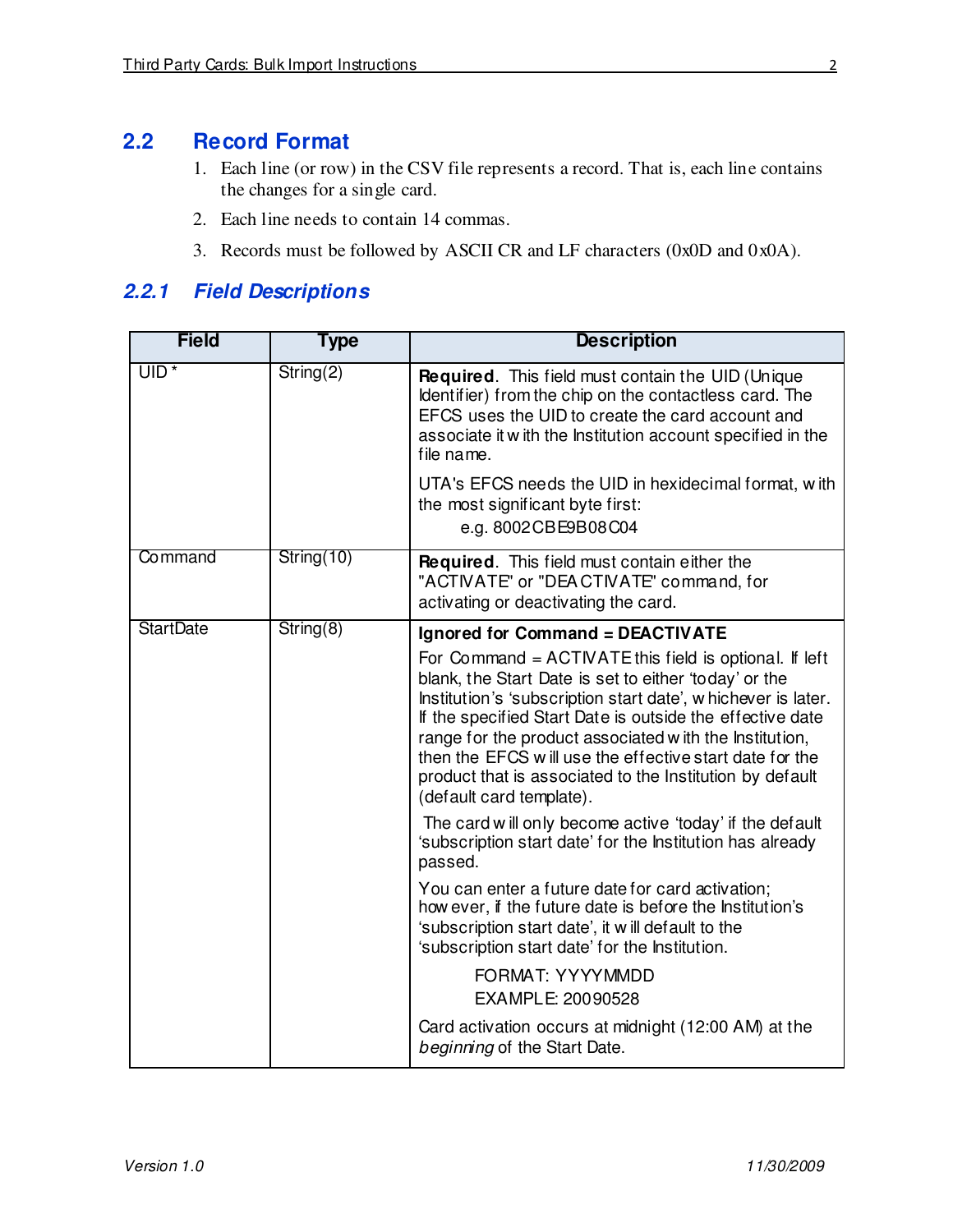| <b>EndDate</b>        | String(8)   | Ignored for Command = DEACTIVATE                                                                                                                                                                                                                                                                                                                         |
|-----------------------|-------------|----------------------------------------------------------------------------------------------------------------------------------------------------------------------------------------------------------------------------------------------------------------------------------------------------------------------------------------------------------|
|                       |             | For Command $=$ ACTIVATE this field is optional. If this<br>field is left blank, or if the specified start date is outside<br>the effective date range for the product associated with<br>the Institution, then the EFCS will use the effective end<br>date for the product that is associated to the Institution<br>by default (default card template). |
|                       |             | FORMAT: YYYYMMDD<br>EXAMPLE: 20090629                                                                                                                                                                                                                                                                                                                    |
|                       |             | The card will not w ork on the specified End Date<br>because deactivation is effective at midnight (12:00<br>AM) at the <i>beginning</i> of the End Date.                                                                                                                                                                                                |
| FaceSerial*           | String(20)  | Required. This field can contain the FaceSerial<br>number on the face of the contactless card. How ever,<br>this field can contain any number the Institution<br>decides they w ant to use. This should be a number the<br>users know so that they can identify themselves to<br>UTA Customer Service personnel if they call.                            |
| Property1             | String(20)  | Optional. All Property fields (numbered 1 through 10)<br>are available for institutions to use as they see fit.<br>These fields are defined and utilized by the Institution.<br>These fields are essentially informational and are not<br>required for any EFCS functionality.                                                                           |
| Property <sub>2</sub> | String(20)  |                                                                                                                                                                                                                                                                                                                                                          |
| Property3             | String(20)  |                                                                                                                                                                                                                                                                                                                                                          |
| Property4             | String(20)  |                                                                                                                                                                                                                                                                                                                                                          |
| Property <sub>5</sub> | String(20)  |                                                                                                                                                                                                                                                                                                                                                          |
| Property6             | String(40)  |                                                                                                                                                                                                                                                                                                                                                          |
| Property <sub>7</sub> | String(40)  |                                                                                                                                                                                                                                                                                                                                                          |
| Property <sup>8</sup> | String(80)  |                                                                                                                                                                                                                                                                                                                                                          |
| Property9             | String(80)  |                                                                                                                                                                                                                                                                                                                                                          |
| Property <sub>0</sub> | String(160) |                                                                                                                                                                                                                                                                                                                                                          |

\* UID and FaceSerial Note: When using a spreadsheet program (like Excel) to create the CSV file, the UID and FaceSerial fields need to be set up as a string so that the leading zeroes are not eliminated. For example, using Excel you would insert an apostrophe before entering the UID number *if the UID number begins with a zero*.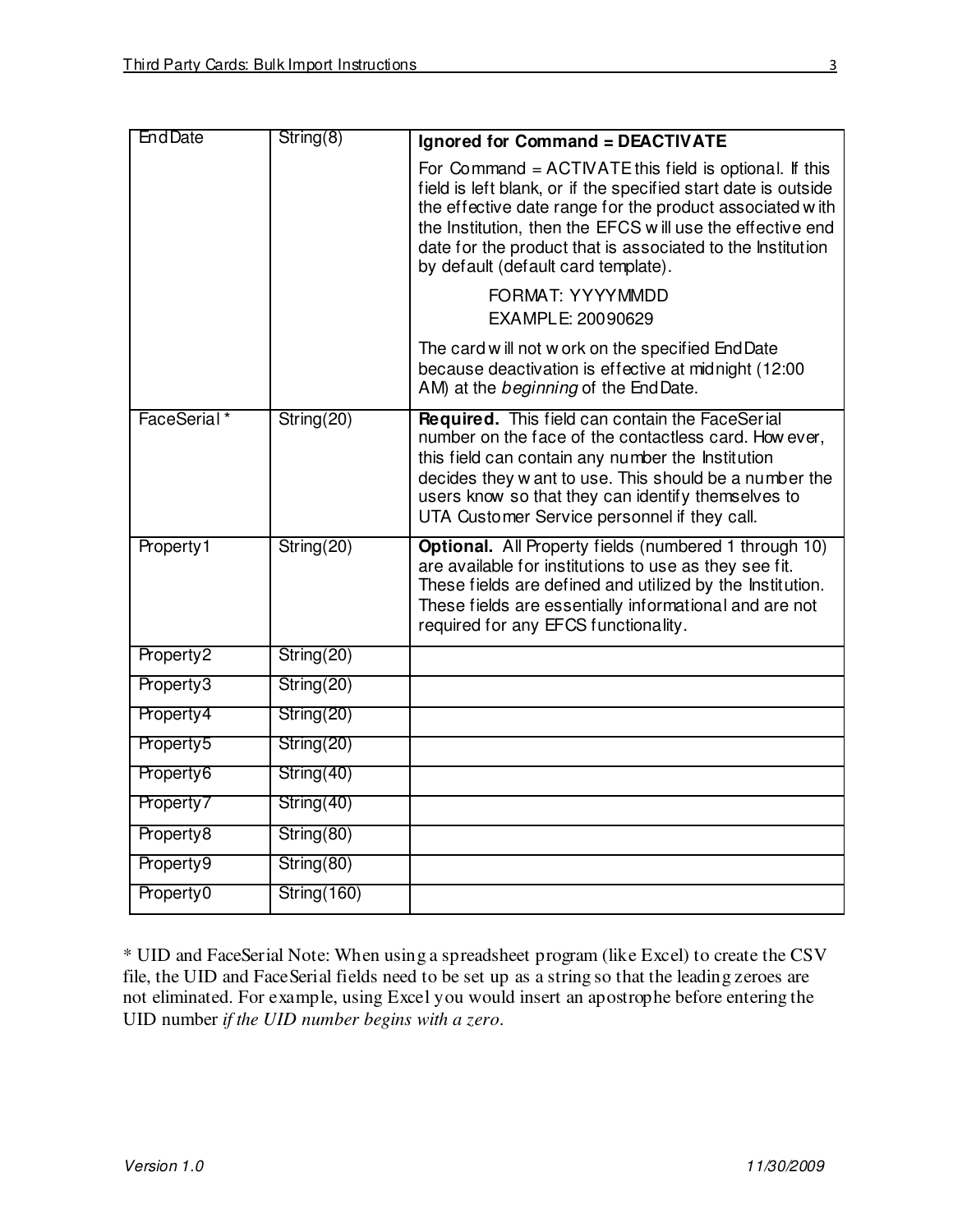### **2.2.2 PropertyX Fields**

The data provided in the PropertyX fields (Property1 through Property0) are:

- Stored in the EFCS
- Ignored by the EFCS
- If populated, the values provided will overwrite any previous values
- If empty, the previous values will be retained in the EFCS

In the future, the PropertyX fields will be available for reporting purposes. For example, an Institution could use Property1 to store classifications like Employee, Staff, Student, Graduate, etc. and then Institution personnel could retrieve a report that breaks down usage of UTA transit services by this Property field.

#### **2.2.3 Example Record Lines**

The examples below show how these records are listed in a comma-delimited file.

#### 2.2.3.1 Deactivation Record:

8002fca15db104,DEA CTIVATE,,,,,,,,,,,,,

The result of processing this record would be that card with  $UID = 8002$  fca 15db 104 will be immediately deactivated in the EFCS and will generate a "red light" when next presented to a UTA EFCS validator.

#### 2.2.3.2 Activation Records:

8002fca15db104,ACTIVATE,20090102,,08700124,,,,,,,,,,

The result of processing this record would be that card with  $UID = 8002$  fca 15db 104 will become activated in the EFCS on Jan 2, 2009, after which it will generate a "green" light" when next presented to a UTA EFCS validator. The card will not expire until the EdPass/EcoPass contract expires.

8002fca15db104,ACTIVATE,20090102,20090104,08700124,,,,,,,,,,

The result of processing this record would be that card with  $UID = 8002$  fca 15db 104 and FaceSerial = 08700124 will become activated in the EFCS on Jan 2, 2009. The card will not generate a "green light" when next presented to a UTA EFCS validator until that date. The card will expire two days later on Jan 4, 2009; from that date the card will generate a "red light" when presented to a UTA EFCS validator.

#### 2.2.3.3 Activation with Custom Properties

8002fca15db104,ACTIVATE,,,08700651,Employee,,,,,School of Engineering,,,,

Note that custom PropertyX fields are stored, but ignored, by the EFCS.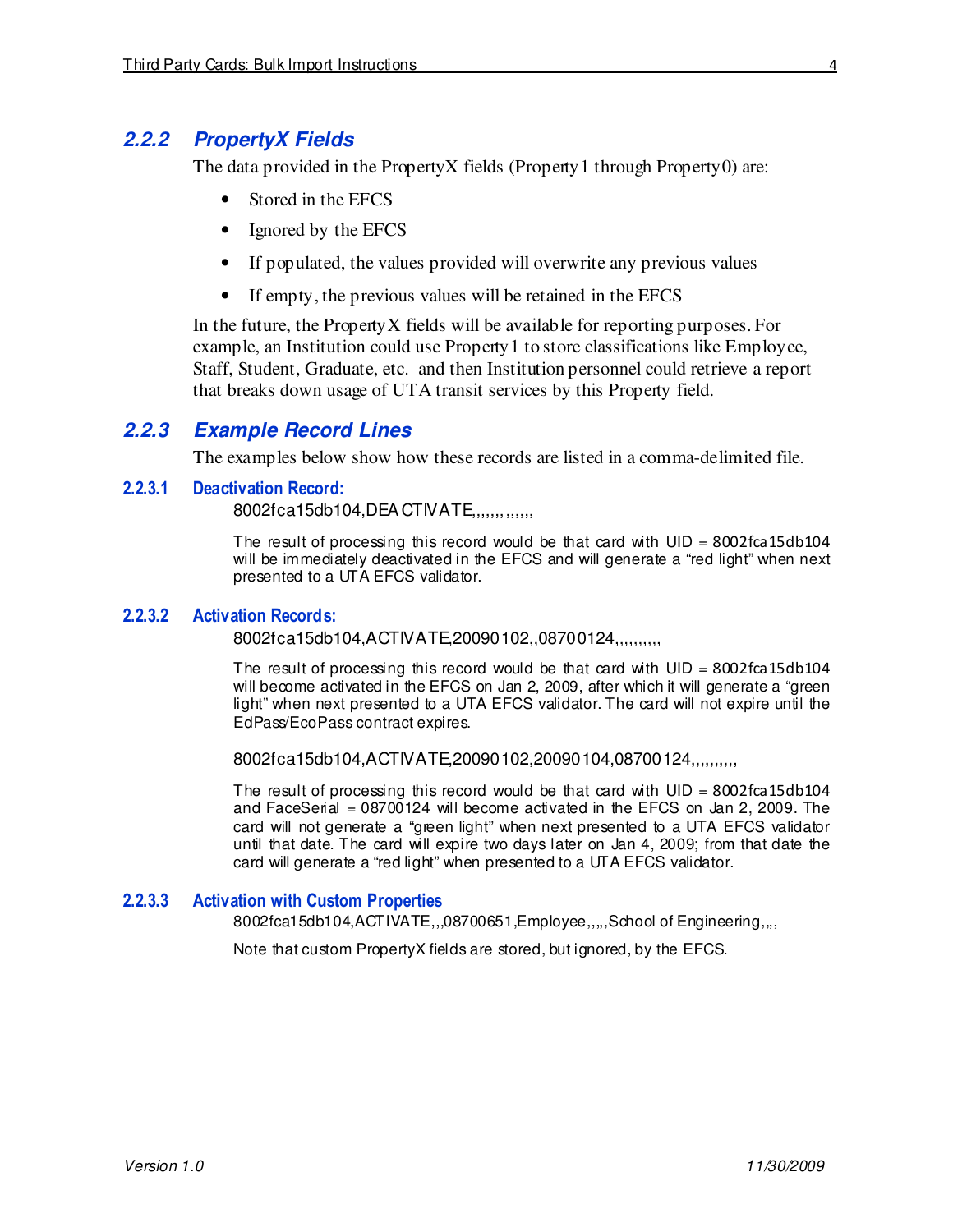## **2.3 File Submission**

Follow this protocol when submitting the CSV text file to UTA via email:

- Attach the CSV file that follows the naming convention explained above: *<UTAAssignedAccountName >***\_***<Date>***\_***<Version>***.csv**
- You can use the file name as the Subject of the email, but this is not required
- Send the CSV file to this email address: **efcbulkimport@rideuta.com**

## **3 Working with Spreadsheets**

This section explains how to use a spreadsheet application (e.g. Excel) to create the CSV file.

### **3.1 Basic Instructions**

Step 1: Create a Header row to assist with data insertion. Refer to the Field Descriptions in 2.2.1 above.

Step 2: Create one row for each card to be activated or deactivated. Ensure that all data cells are bounded by line borders, as shown in the examples.

Step 3: Populate fields as appropriate. If there is no data for a particular field, leave the field blank (*do not delete any of the columns*).

- Columns 'A', 'B' and 'E' are required fields (UID, Command, FaceSerial).
- Format columns 'A' and 'E' as **text fields** or you risk the spreadsheet application stripping any leading zeroes from the numbers in these fields.

Step 4: Delete the Header row  $(1<sup>st</sup> row)$ , leaving only the rows with actual bulk import data.

Step 5: Use the Save As option to convert the spreadsheet to a CSV (Commadelimited) file, as illustrated below. Be sure to use the Institution name in the first part of the file name, as explained in 2.3 above.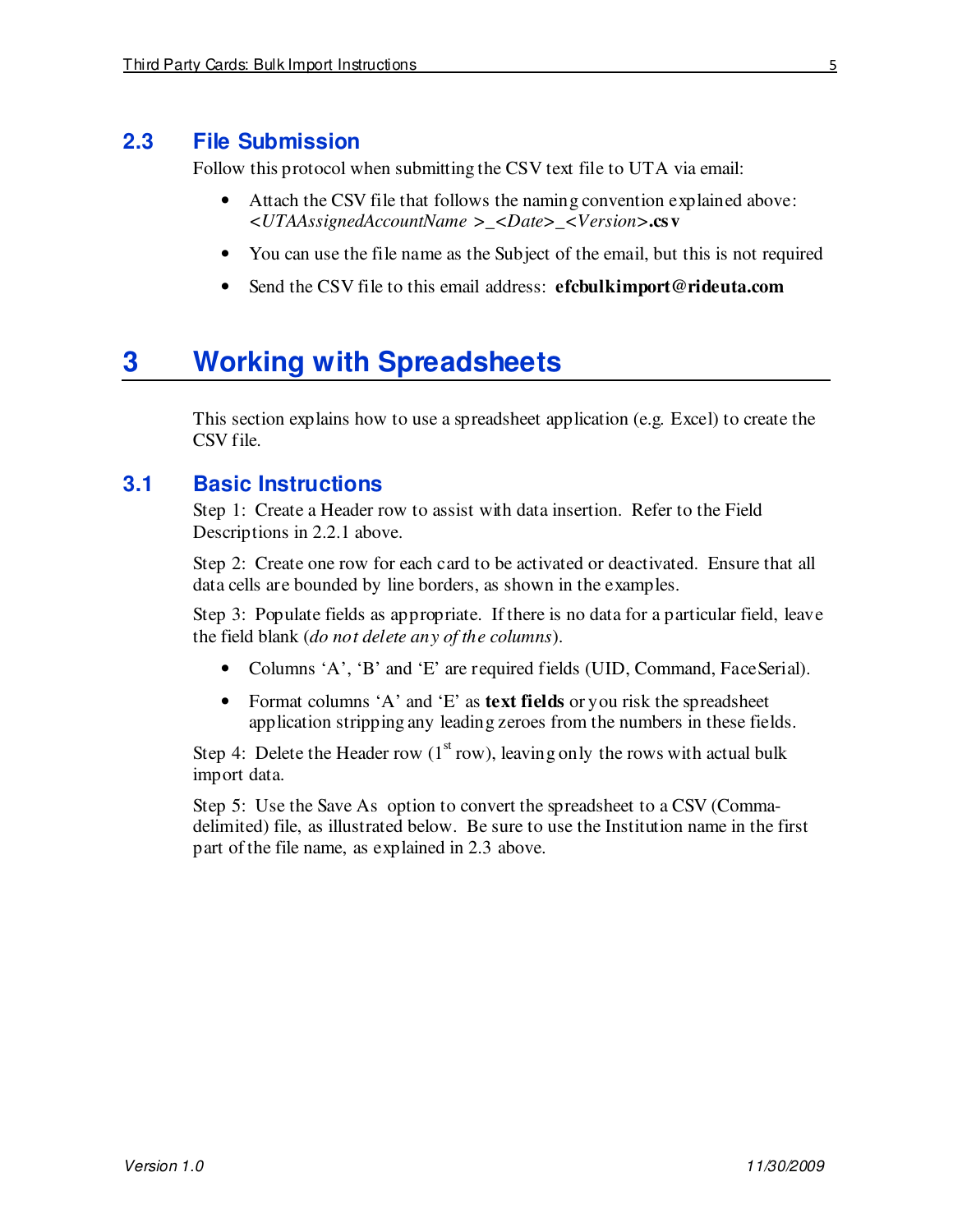

Step 6: Open and review the **.csv** file in Notepad. You should see rows of data, each row containing 15 comma-separated fields and 14 commas.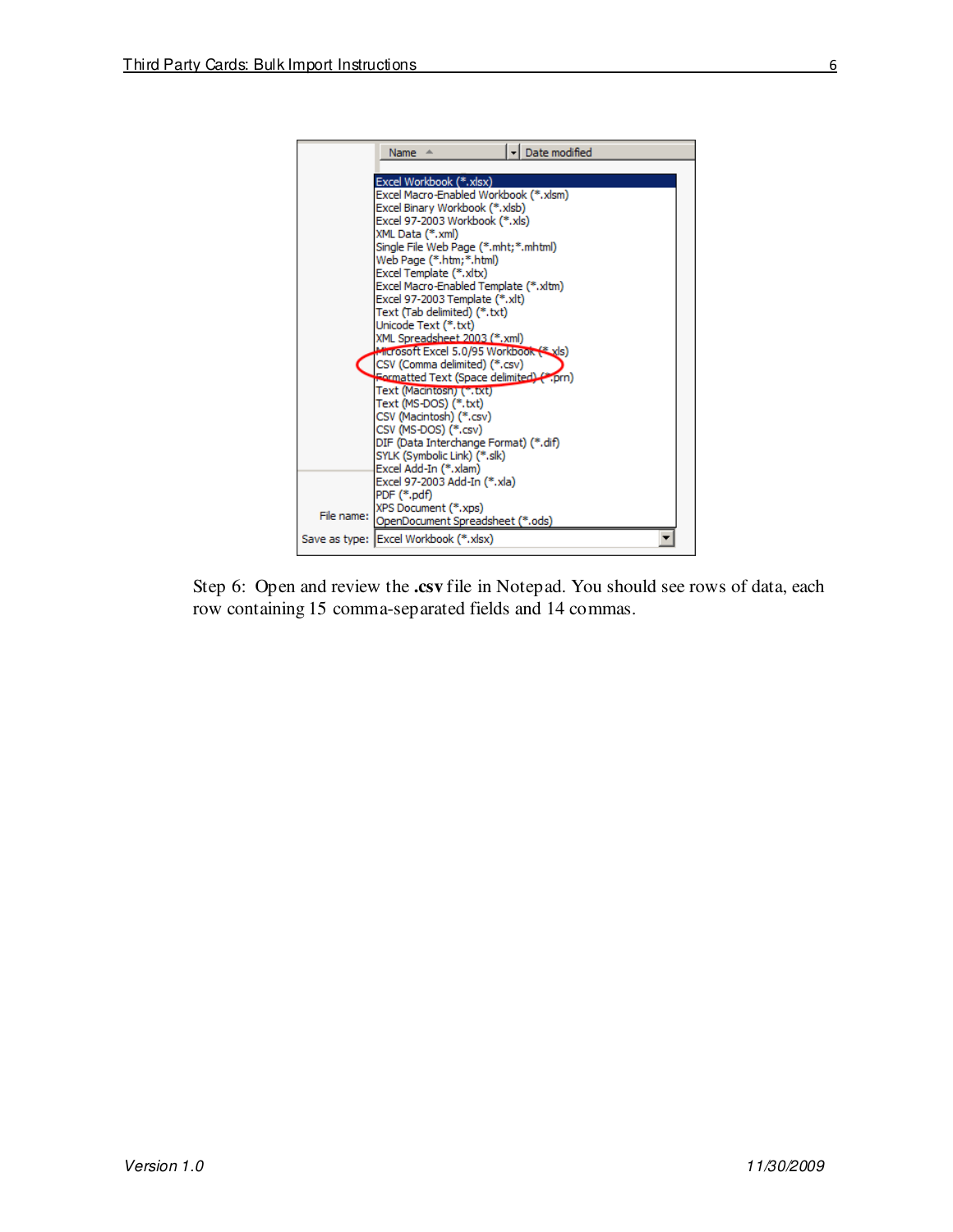## **3.2 Examples**

#### **Example 1**

In this example, the spreadsheet has been set up with 1 Header row and 11 Record rows. All cells in rows 1 through 12 and columns A through 0 have borders (the spreadsheetexample has been cropped for this illustration).

| 嚠<br>InstitutionName.xls |              |                |                   |                 |                                                       |   |   |   |  |
|--------------------------|--------------|----------------|-------------------|-----------------|-------------------------------------------------------|---|---|---|--|
|                          | $\mathsf{A}$ | B              | C                 | D               | E                                                     | F | G | н |  |
| 1                        | <b>UID</b>   | <b>COMMAND</b> | <b>START DATE</b> | <b>END DATE</b> | <b>FACE SERIAL # PROPERTY 1 PROPERTY 2 PROPERTY 3</b> |   |   |   |  |
| $\overline{2}$           |              |                |                   |                 |                                                       |   |   |   |  |
| 3                        |              |                |                   |                 |                                                       |   |   |   |  |
| 4                        |              |                |                   |                 |                                                       |   |   |   |  |
| 5                        |              |                |                   |                 |                                                       |   |   |   |  |
| 6                        |              |                |                   |                 |                                                       |   |   |   |  |
| $\overline{7}$           |              |                |                   |                 |                                                       |   |   |   |  |
| 8                        |              |                |                   |                 |                                                       |   |   |   |  |
| 9                        |              |                |                   |                 |                                                       |   |   |   |  |
| 10                       |              |                |                   |                 |                                                       |   |   |   |  |
| 11                       |              |                |                   |                 |                                                       |   |   |   |  |
| 12                       |              |                |                   |                 |                                                       |   |   |   |  |
| 13                       |              |                |                   |                 |                                                       |   |   |   |  |
| 14                       |              |                |                   |                 |                                                       |   |   |   |  |

#### **Example 2**

In this example, the Header has been deleted and the first five fields in the eleven rows arepopulated. The spreadsheet is ready to be saved as a comma-delimited file.

|                 | <sup>1</sup> InstitutionName.xls                |    |    |   |          |   |   |   |  |  |    |   |   |   |   |  |
|-----------------|-------------------------------------------------|----|----|---|----------|---|---|---|--|--|----|---|---|---|---|--|
|                 | А                                               | B. | C. | D | F.       | F | G | н |  |  | K. | L | M | N | O |  |
|                 | 8402fca119af04   ACTIVATE   20090528   20090629 |    |    |   | 85001251 |   |   |   |  |  |    |   |   |   |   |  |
|                 | 8002fca15eb104 ACTIVATE 20090528 20090629       |    |    |   | 85001252 |   |   |   |  |  |    |   |   |   |   |  |
| 3               | 8002fca15db104 ACTIVATE 20090528 20090629       |    |    |   | 85001253 |   |   |   |  |  |    |   |   |   |   |  |
| 4               | 8401fca18db103 ACTIVATE 20090528 20090629       |    |    |   | 85001254 |   |   |   |  |  |    |   |   |   |   |  |
| 5.              | 8001fca17db102 ACTIVATE 20090528 20090629       |    |    |   | 85001255 |   |   |   |  |  |    |   |   |   |   |  |
| 6               | 8402fca107af04   ACTIVATE   20090528   20090629 |    |    |   | 85001256 |   |   |   |  |  |    |   |   |   |   |  |
|                 | 8002fca106db05 ACTIVATE 20090528 20090629       |    |    |   | 85001257 |   |   |   |  |  |    |   |   |   |   |  |
| 8               | 8002fca14db102 ACTIVATE 20090528 20090629       |    |    |   | 85001258 |   |   |   |  |  |    |   |   |   |   |  |
| 9               | 8001fca15af101   ACTIVATE   20090528   20090629 |    |    |   | 85001259 |   |   |   |  |  |    |   |   |   |   |  |
| 10 <sup>°</sup> | 8400fca14af106   ACTIVATE   20090528   20090629 |    |    |   | 85001260 |   |   |   |  |  |    |   |   |   |   |  |
|                 | 8002fca13db107 ACTIVATE 20090528 20090629       |    |    |   | 85001261 |   |   |   |  |  |    |   |   |   |   |  |
| 12              |                                                 |    |    |   |          |   |   |   |  |  |    |   |   |   |   |  |
| 13              |                                                 |    |    |   |          |   |   |   |  |  |    |   |   |   |   |  |